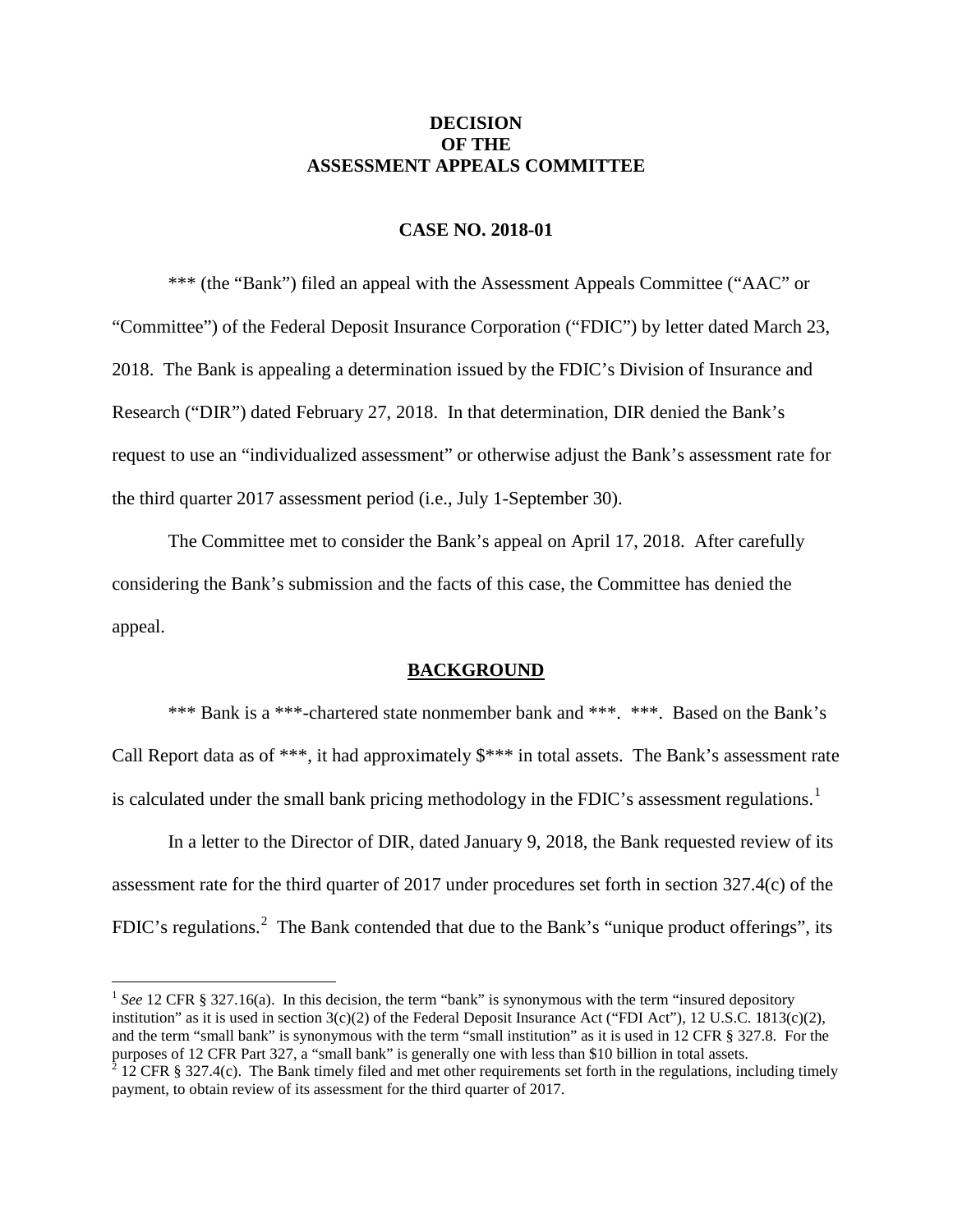assessment rate increased under the small bank pricing methodology that went into effect on July 1, 2016.<sup>[3](#page-1-0)</sup> The Bank pointed to several measures in the small bank pricing methodology that it argues contributed to the increase in its assessment rate, including loan mix index, brokered deposit ratio, one-year asset growth rate, and net income before taxes ratio. The Bank asserted that these measures do not indicate increased risk due to the Bank's unique characteristics, and therefore requested that the FDIC formulate an individualized assessment for the Bank. The Bank, however, did not assert that the FDIC applied the assessment regulations incorrectly. On February 27, 2018, DIR denied the Bank's request for review. DIR's response stated that it cannot use a methodology not approved by the FDIC Board to determine a bank's assessment rate. DIR also stated that the Bank's assessment rate calculated according to the current pricing method was appropriate. In addition, DIR's response stated that the measures that contributed to the Bank's increased assessment rate are statistically significant predictors of bank failures.

The Bank timely appealed DIR's denial by letter dated March 23, 2018. In its appeal, the Bank reiterates the arguments set forth in its request for review. In addition, the Bank requests that the FDIC treat its \*\*\* loan portfolio the same as a \*\*\* portfolio for purposes of the loan mix index, which would result in a decrease in the Bank's assessment rate.

#### **ANALYSIS**

The Bank requests application of an individualized assessment for the Bank. The Bank argues that there are several factors in the FDIC's current assessment system that result in an inappropriate premium for the Bank, given its unique product line and history. The Committee notes that the Bank does not assert that the FDIC applied the assessment regulations incorrectly,

<span id="page-1-0"></span> <sup>3</sup> *See* the Bank's January 9, 2018 letter, page 1.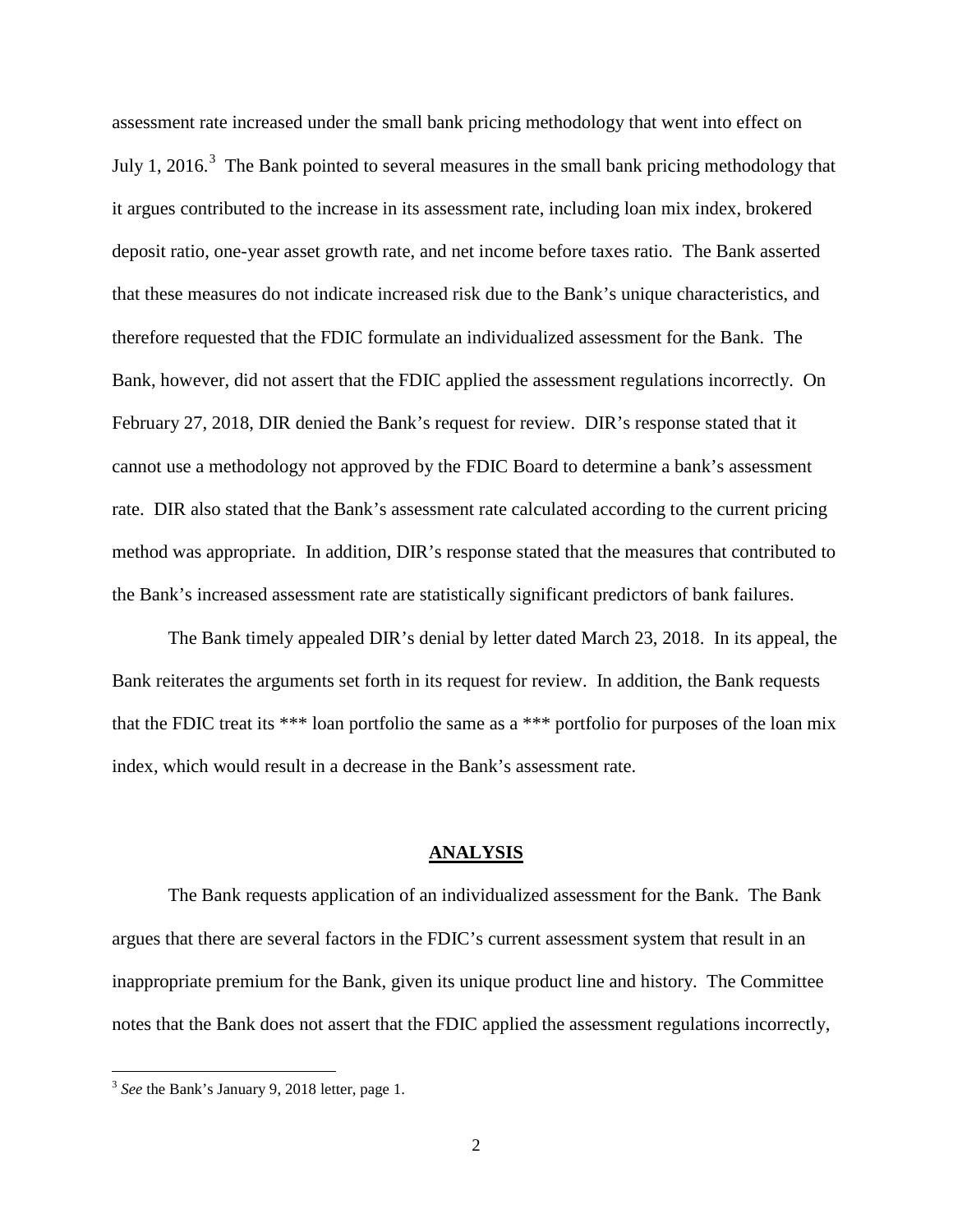and as discussed below, the Committee finds that the assessment regulations were applied correctly.

While the regulations do not provide for an individualized methodology for calculating a bank's assessment rate, the Committee at times has considered whether unique circumstances– generally circumstances beyond a bank's control–prevented a bank from complying with the relevant regulations.<sup>[4](#page-2-0)</sup> The Committee also has considered whether application of the regulations in a particular case would be inequitable.<sup>[5](#page-2-1)</sup> For the reasons set forth below, the Committee concludes that the circumstances of this case do not warrant the relief requested.

#### Small Bank Pricing Methodology

Under the FDI Act, the FDIC is required, by regulation, to establish a risk-based assessment system for insured depository institutions.<sup>[6](#page-2-2)</sup> As authorized under the FDI Act, the FDIC established separate risk-based systems for large and small banks through notice and

<span id="page-2-0"></span> <sup>4</sup> *See e.g.*, Case Nos. 2002-02 (granting relief where the terrorist attacks on September 11, 2001, prevented the bank from consummating a previously arranged transaction that would have made the bank well capitalized on the cutoff date); and 2004-02 (granting relief where the primary federal regulator's delay in granting a needed approval prevented the bank from consummating a previously arranged transaction that would have made the bank well capitalized on the cutoff date). *But see e.g*., Case Nos. 2004-06 (denying bank's appeal to upgrade its capital evaluation, in part, because the bank was correctly assigned to a lower capital group based on its Call Report data); 2008-02 (denying bank's appeal to upgrade its capital evaluation because the timing circumstances related to the bank's public stock offering process, which the bank argued caused its capital ratio to fall, was in the full discretion of the bank and not based on any regulatory constraint); 2009-01 (denying bank's appeal to upgrade its capital evaluation because there was no unusual delay in approval of the bank's capital plan by its primary federal regulator and that the decision to hold certain securities that were declining in value was in the bank's control)

<span id="page-2-1"></span> $3$  Under the AAC guidelines adopted by the FDIC Board, the burden of proof as to all matters at issue rests with the institution. *See* Guidelines for Appeals of Deposit Insurance Assessment Determinations, Paragraph H, 77 FR 17055, 17060 (Mar. 23, 2012).

<span id="page-2-2"></span><sup>&</sup>lt;sup>6</sup> See 12 U.S.C. 1817(b)(1)(A). A "risk-based assessment system" means a system for calculating an insured depository institution's deposit insurance assessment based on the probability that the Deposit Insurance Fund ("DIF") will incur a loss with respect to the institution, taking into consideration the composition and concentration of the institution's assets and liabilities, the likely amount of any such loss, and the revenue needs of the DIF. *See* 12 U.S.C. 1817(b)(1)(C).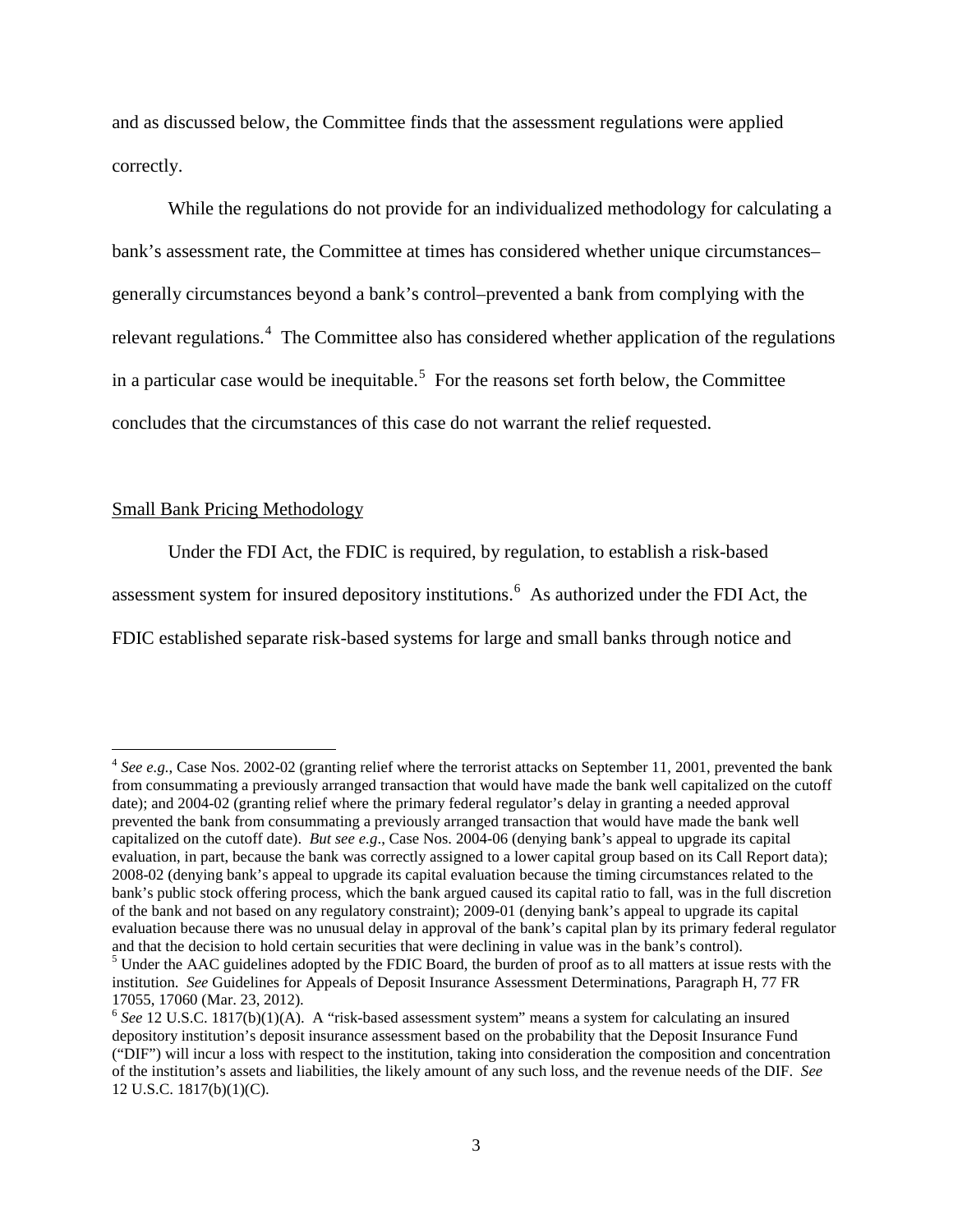comment rulemaking.<sup>[7](#page-3-0)</sup> The current small bank pricing methodology took effect on July 1, 2016, following two notices of proposed rulemaking ("NPR").<sup>[8,](#page-3-1) [9](#page-3-2)</sup> The primary purpose of the revisions to the methodology was to improve the risk-based assessment system applicable to established small banks<sup>[10](#page-3-3)</sup> to more accurately reflect risk.<sup>[11](#page-3-4)</sup> The FDIC went on to explain that the improvements would allow the FDIC to more effectively price risk, and would further the goals of reducing cross-subsidization of high-risk institutions by low-risk institutions and helping to ensure that banks that take on greater risks will pay more for deposit insurance.<sup>[12](#page-3-5)</sup>

The measures in the small bank pricing methodology are derived from a statistical model that estimates a bank's probability of failure within three years.<sup>[13](#page-3-6)</sup> Each of the measures is statistically significant in predicting a bank's probability of failure over that period.<sup>[14](#page-3-7)</sup> The estimation of the statistical model uses bank financial data and CAMELS ratings<sup>[15](#page-3-8)</sup> from 1985 through 2011, failure data from 1986 through 2014, and loan charge-off data from 2001 through 2014.<sup>16</sup> In addition, the current methodology was subject to validation and back testing to ensure that it performed better than the previous methodology. The superior performance of the current

<span id="page-3-0"></span> <sup>7</sup> *See* 12 U.S.C. 1817(b)(1)(D). *See also* 81 FR 32180 (May 20, 2016) (final rule implementing the current small bank pricing methodology); 76 FR 10672 (Feb. 25, 2011) and 77 FR 66000 (Oct. 31, 2012) (final rules implementing the current pricing methodologies for large and highly complex banks).

<span id="page-3-1"></span><sup>8</sup> *See* 81 FR 32180 (May 20, 2016) (final rule); 81 FR 6108 (Feb. 4, 2016) (second notice); 80 FR 40838 (July 13, 2015) (first notice). In the same assessment period that the final rule went into effect, and as required by regulation, an assessment rate schedule with lower initial and total base assessment rates went into effect for all banks because the reserve ratio of the DIF exceeded 1.15 percent. *See* 12 CFR § 327.10(b). 9 \*\*\*

<span id="page-3-3"></span><span id="page-3-2"></span><sup>&</sup>lt;sup>10</sup> Subject to exceptions, an established insured depository institution is one that has been federally insured for at least five years as of the last day of any quarter for which it is being assessed. 12 CFR  $\S$  327.8(k

<span id="page-3-6"></span>

<span id="page-3-8"></span><span id="page-3-7"></span>

<span id="page-3-5"></span><span id="page-3-4"></span><sup>&</sup>lt;sup>11</sup> See 81 FR at 32180.<br><sup>12</sup> See id.<br><sup>13</sup> See 81 FR at 32183.<br><sup>14</sup> Id.<br><sup>15</sup> A financial institution is assigned a CAMELS composite rating based on an evaluation and rating of six essential components of an institution's financial condition and operations. These component factors address the adequacy of capital (C), the quality of assets  $(A)$ , the capability of management  $(M)$ , the quality and level of earnings  $(E)$ , the adequacy of liquidity (L), and sensitivity to market risk (S).

<span id="page-3-9"></span><sup>&</sup>lt;sup>16</sup> *Id.* Appendix 1 to the Supplementary Information section of the first NPR (80 FR at 40857-872) and the second NPR (81 FR at 6124-35), as well as appendix E to the second NPR (81 FR at 6153-55), describe the statistical model and the derivation of these measures in detail.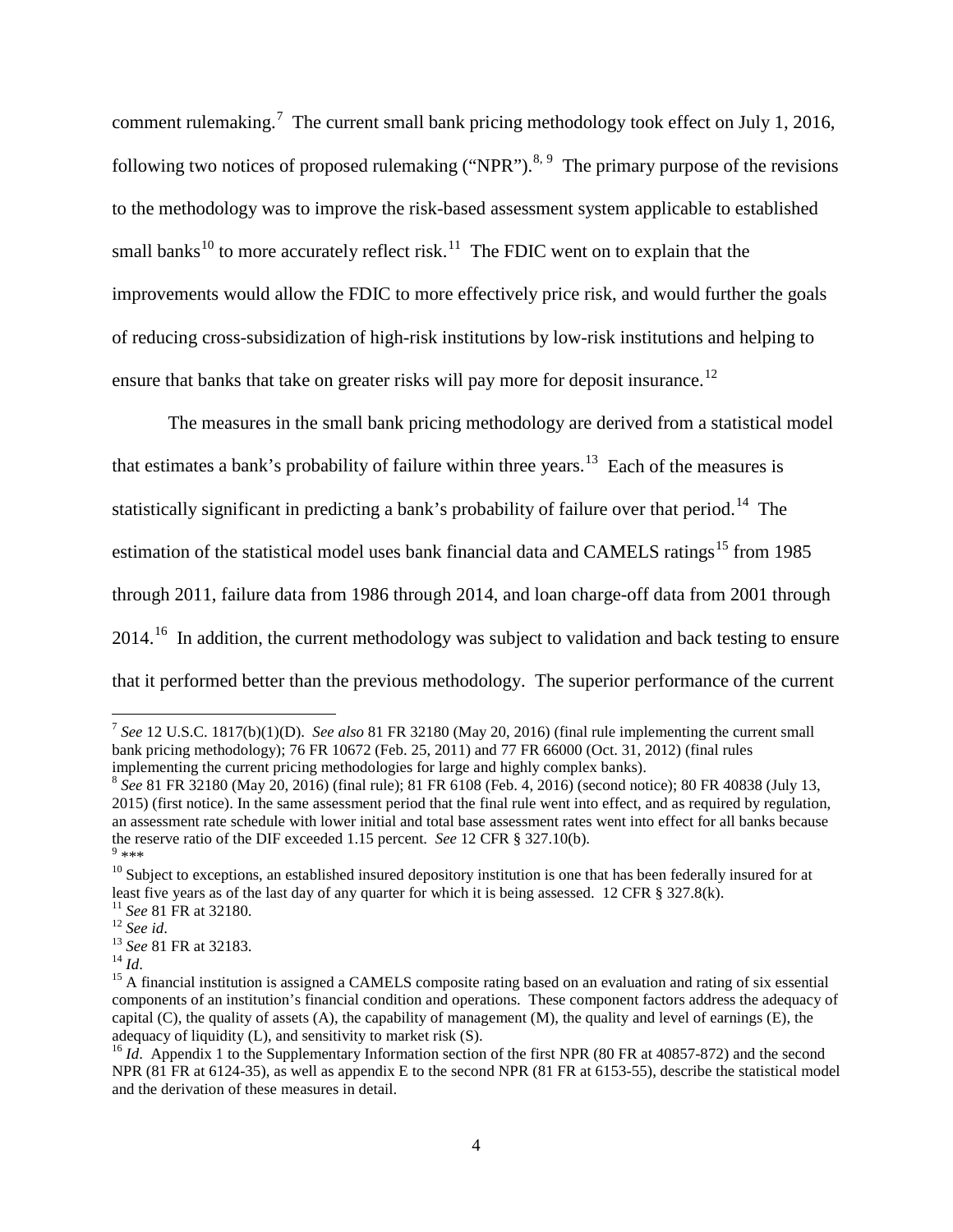small banking pricing methodology, as compared to the previous methodology during the back testing process, was particularly evident when it was applied to the period immediately before the recent banking crisis. $17$ 

Under the current small bank pricing methodology, a small bank's assessment rate is calculated using seven financial measures and the bank's weighted average CAMELS ratings.<sup>18</sup> Four of the seven financial measures are at issue in this appeal: the loan mix index; the brokered deposit ratio; the one-year asset growth rate; and the net income before taxes ratio. The FDIC uses data reported on a bank's quarterly Call Reports to calculate all of the financial measures, which are then combined with the weighted average CAMELS components to calculate an initial assessment rate. [19](#page-4-2)

The loan mix index measures the relative riskiness of a bank's loan portfolio, as well as the extent to which a bank's assets are loans (rather than liquid assets or other assets). Commercial and industrial (C&I) loans are included in the index  $***$ .<sup>20</sup> The brokered deposit ratio increases an established small bank's assessment rate only when brokered deposits exceed 10 percent of assets. $21$  The one-year asset growth measure increases a bank's assessment rate when annual asset growth (other than through merger or failed bank acquisition) exceeds 10 percent. It does not penalize banks for normal asset growth. Finally, the net income before taxes ratio is measured by dividing the bank's income (before applicable income taxes and discontinued operations) for the most recent twelve months by the bank's total assets. The small

<span id="page-4-1"></span>

<span id="page-4-0"></span><sup>&</sup>lt;sup>17</sup> *See* 81 FR at 32185.<br><sup>18</sup> *See* 12 CFR § 327.16(a).<br><sup>19</sup> *See id.; see also* 12 CFR § 327.2(f).

<span id="page-4-4"></span><span id="page-4-3"></span><span id="page-4-2"></span><sup>&</sup>lt;sup>20</sup> \*\*\*<br><sup>21</sup> For a bank that is well capitalized and has a CAMELS composite rating of 1 or 2, reciprocal deposits will be deducted from brokered deposits. For a bank that is less than well capitalized or has a CAMELS composite rating of 3, 4, or 5, however, reciprocal deposits will be included with other brokered deposits. *See* 12 CFR §  $327.16(a)(1)(ii)(A)$ .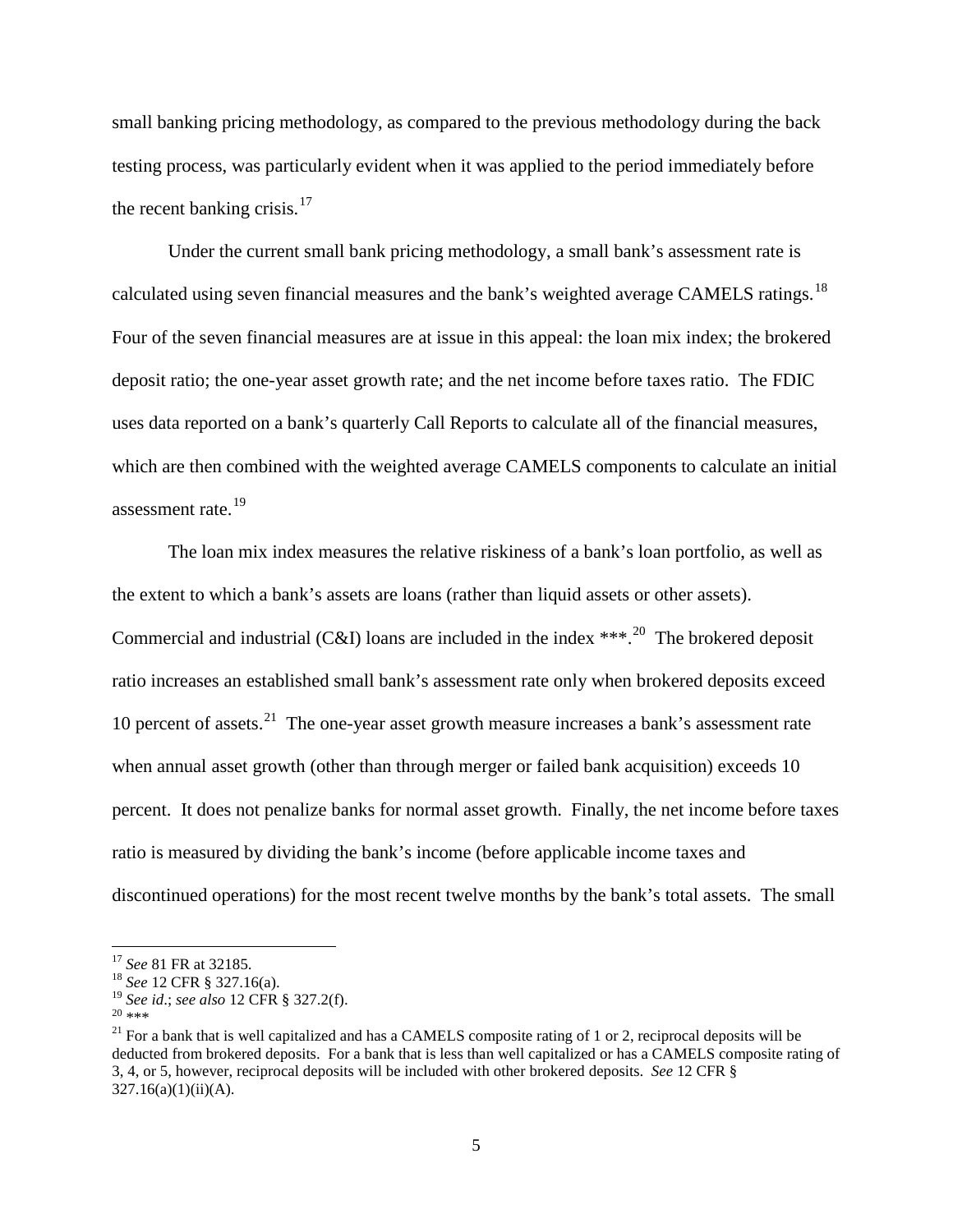bank pricing methodology sets a cap of three percent of total assets for the income ratio. This cap resulted from model estimates of failure probabilities that were most closely correlated with actual failures.

#### Bank's Argument

The Bank argues that the 2016 changes in the small bank pricing methodology led to "excessive insurance premium fees" in the case of the Bank's own assessment, and that "the FDIC has not achieved its stated objective of matching risk of institutions with corresponding insurance premiums."<sup>[22](#page-5-0)</sup> Specifically, the Bank argues that four financial measures in the small bank pricing system contributed to an inappropriate premium for the Bank and that these measures do not adequately reflect the Bank's unique characteristics. As a result, the Bank believes that the FDIC should use an individualized assessment for the Bank.

#### *Loan Mix Index*

The Bank argues that its C&I loans, which it refers to as "\*\*\* loans," should be treated as loans similar to \*\*\* for assessment purposes. The Bank acknowledges that its \*\*\* loans to commercial customers meet the definition of C&I loans in the Call Report instructions,  $^{23}$  $^{23}$  $^{23}$  but argues that its C&I loans are unlike commercial loans that have commitments or \*\*\* payment terms. According to the Bank, its C&I loans "have a much better performance record than do \*\*\*. Additionally these loans are underwritten with much more scrutiny than a \*\*\* portfolio."<sup>24</sup> The Bank argues that it is paying a higher assessment because of the Call Report instructions,

<span id="page-5-1"></span><span id="page-5-0"></span><sup>&</sup>lt;sup>22</sup> *See* the Bank's March 23, 2018 appeal letter, page 3.<br><sup>23</sup> *See* App. C. to Subpart A to Part 327, footnote 4 ("Commercial and industrial loans are as defined as commercial and industrial loans in the instructions to Call Report Schedule RC-C Part I—Loans and Leases, as they may be amended from time to time. This definition includes purchased credit impaired loans and overdrafts."). <sup>24</sup> *See* the Bank's March 23, 2018 appeal letter, page 2.

<span id="page-5-2"></span>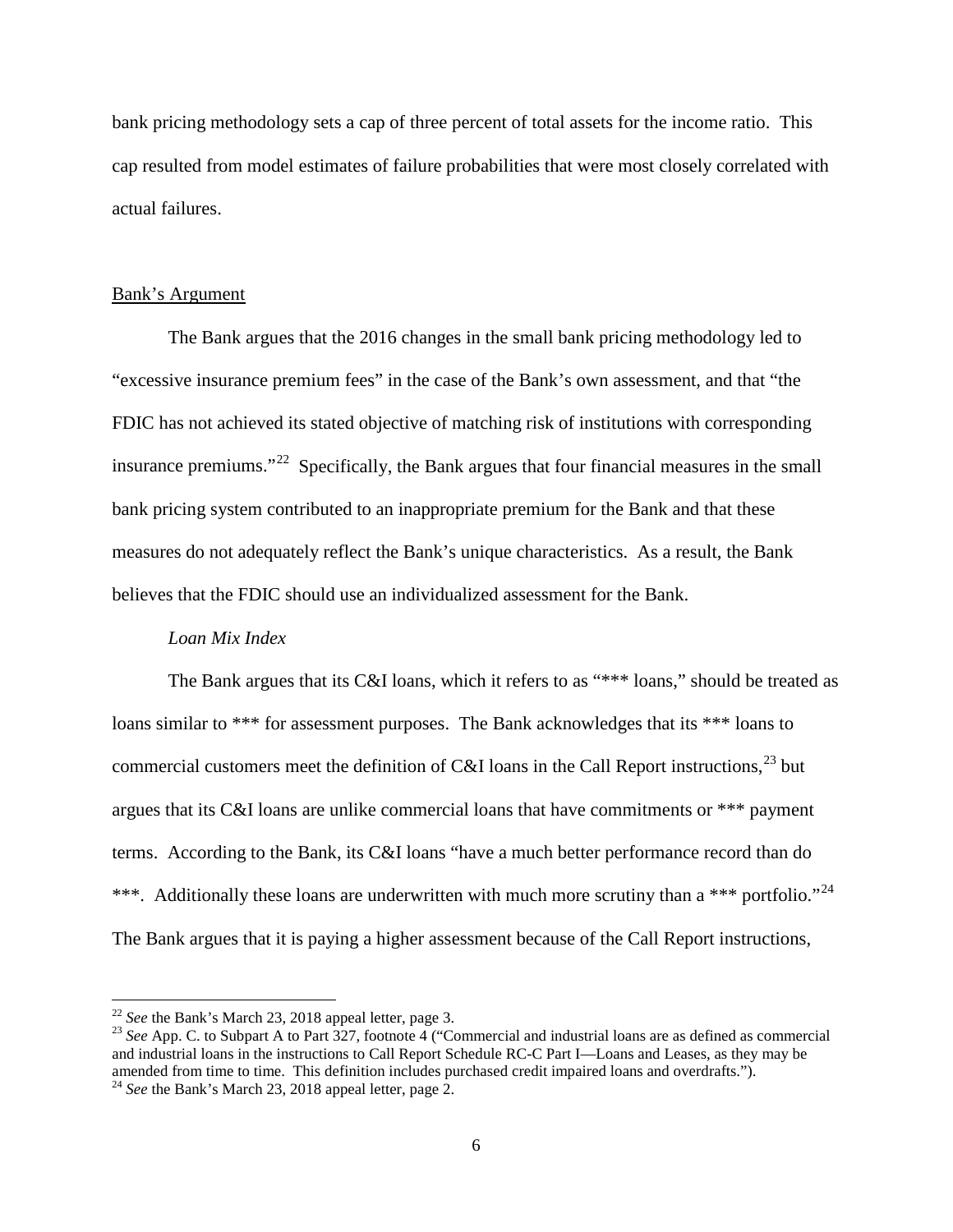rather than the underlying risk of its portfolio. The Bank suggests that "treating these loans similar to a \*\*\* portfolio would be more appropriate and in line with the true nature of these loans." $^{25}$  $^{25}$  $^{25}$ 

## *Brokered Deposit Ratio*

The Bank argues that the brokered deposit ratio results in an inappropriate assessment for the Bank. The Bank asserts that it has always used brokered deposits to fund its loan portfolio, and these deposits are efficient and stable in the Bank's circumstances. The Bank also points out that it has not received criticism for its use of such deposits during safety and soundness exams.

# *One-Year Asset Growth Rate*

The Bank contends that the FDIC has failed to acknowledge the unique nature of the Bank's portfolio. In particular, the Bank asserts that it can grow or shrink its portfolio size due to \*\*\*. Also, the Bank asserts that its growth is due to the acquisition of new portfolios of commercial customers, but this growth does not pose additional risk because the Bank is not entering into new lines of business and this lending is not risky.

## *Net Income before Taxes Ratio*

The Bank argues that the FDIC did not acknowledge that the Bank's income has been stable since its inception, and is not an anomaly due to risky practices. In the Bank's view, this record proves that it can remain highly profitable while operating in a safe and sound manner and should qualify the Bank "as having unique characteristics that warrant and individualized assessment."[26](#page-6-1)

<span id="page-6-1"></span><span id="page-6-0"></span><sup>25</sup> *Id*. <sup>26</sup> *Id*. at pages 2-3.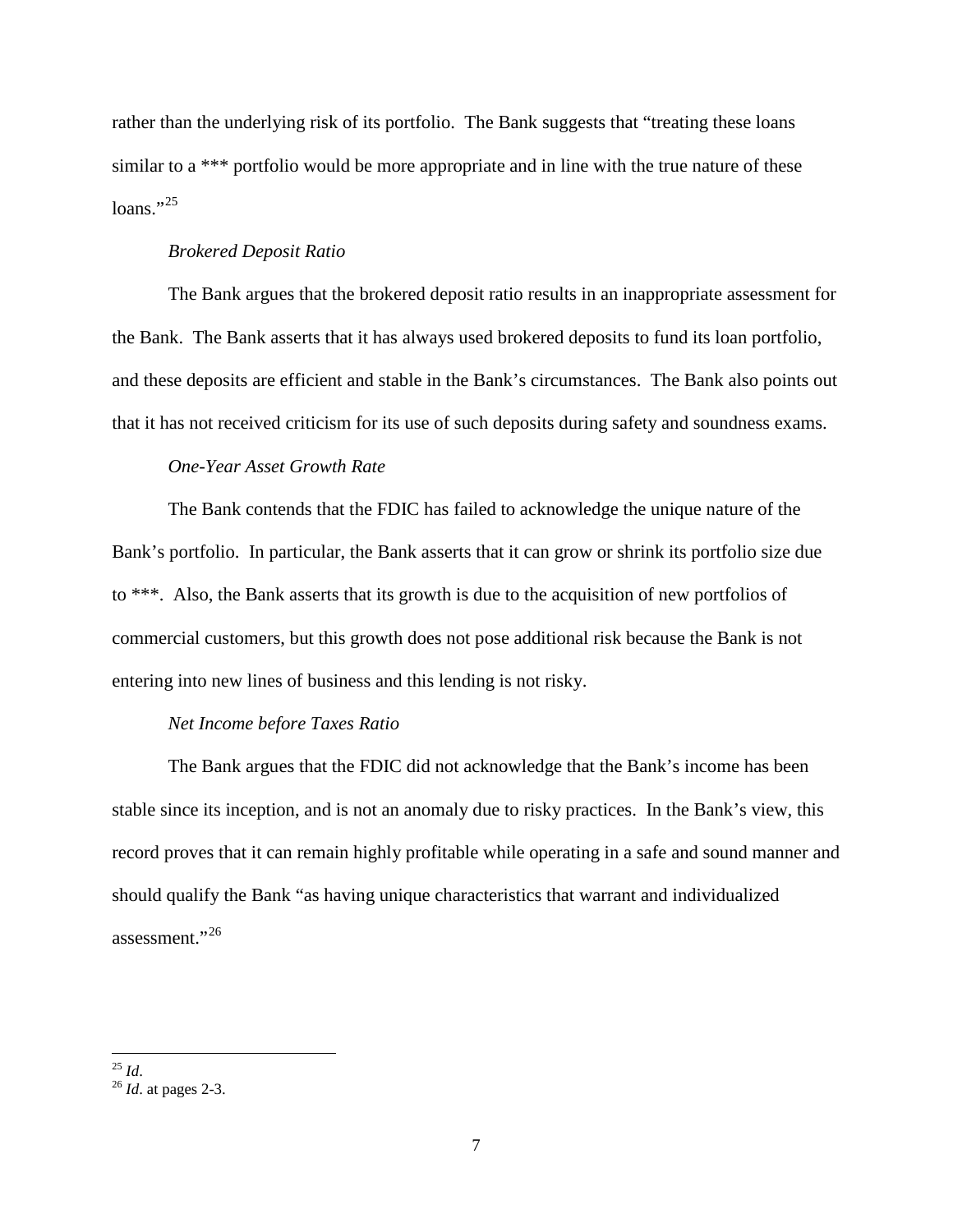## The Committee's Findings

The small bank assessment system utilizes a combination of supervisory ratings, regulatory capital measures, and financial measures to determine a small bank's assessment rate. The assessment rate is a reflection of risk to the  $DIF<sup>27</sup>$  $DIF<sup>27</sup>$  $DIF<sup>27</sup>$  It is the Committee's view that consistent application of the assessment regulations is important for transparency, predictability, and fairness.<sup>28</sup> The Committee has determined that the assessment regulations were properly applied, and again notes that the Bank does not assert that the FDIC applied the assessment regulations incorrectly.

As the Committee has stated before, "while exceptions to the rule may, under compelling circumstances, be considered, such must be both rare and well supported if the system is to maintain credibility."<sup>[29](#page-7-2)</sup> Here, the Bank has not established unique or compelling circumstances that would justify an exception to the rule. The Bank is treated similarly to other banks in the small bank pricing system with similar Call Report data.<sup>30</sup> For example, the Bank's loan mix index is calculated the same as any other established small bank that reports C&I loans. Thus, to allow the Bank to classify its C&I loans as something else for assessment purposes would provide an adjustment that is not provided to other banks in the same or similar circumstances, and would result in inequitable treatment of small banks.

<span id="page-7-0"></span><sup>&</sup>lt;sup>27</sup> See e.g., AAC Case No. 2015-01 (denying bank's appeal to change its assessment rate by excluding goodwill impairment loss from the calculation of one of the financial ratios; the Committee reasoned that, among other things, that under both the FDIC regulations and GAAP, goodwill impairment losses are not considered extraordinary items and thus, was accurately included in the calculation of the bank's assessment rate).<br><sup>28</sup> *See e.g.*, AAC Case No. 2000-01.<br><sup>29</sup> *Id.* 

<span id="page-7-1"></span>

<span id="page-7-2"></span>

<span id="page-7-3"></span><sup>&</sup>lt;sup>30</sup> The Committee has previously denied requests in which the institution contests an assessment premium based on accurate Call Report data. *See* AAC Case Nos. No. 2009-01 (denying bank's appeal to upgrade its capital evaluation, which was based on data reported on its Call Report); and 2010-01 (rejecting bank's argument that its capital evaluation for assessment purposes should be based on Call Report data that initially contained goodwill reporting errors, rather than the amended Call Reports in which the bank reported goodwill correctly; the Committee reasoned that the bank is responsible for accurate reporting).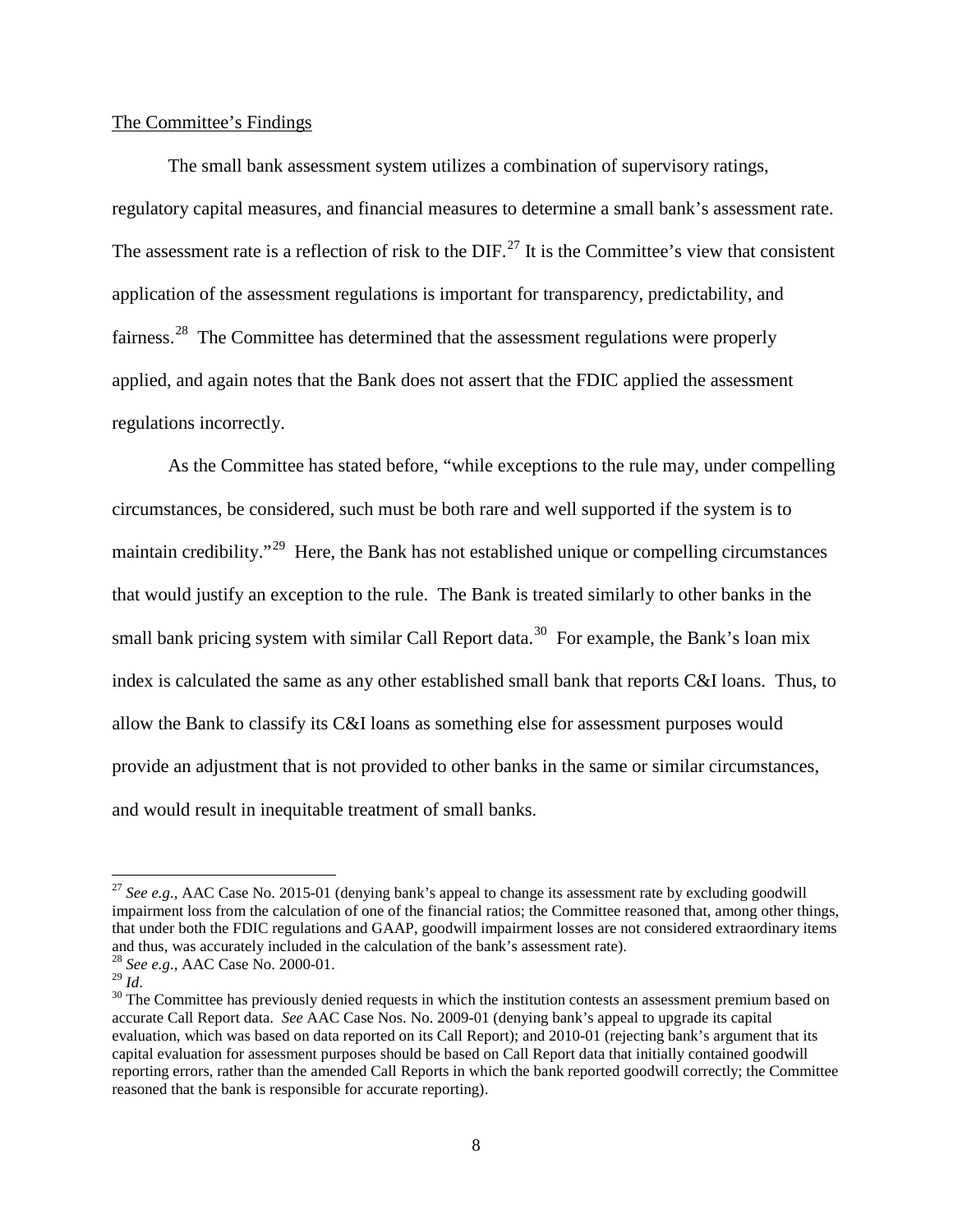Further, the Committee is not persuaded by the Bank's argument that the assessment system does not match the risk of the Bank with its corresponding assessment premiums. In making this assertion, the Bank argues that its historical performance is sufficiently strong and that application of the risk factors built into the small bank assessment system produces an inappropriate assessment for the Bank. As explained above, the small bank pricing model is a *predictive* model and captures more than a bank's historical performance. In particular, with respect to the Bank's brokered deposit ratio and its one-year asset growth rate, the FDIC's statistical analyses and other studies have found that brokered deposits in general are correlated with a higher probability of failure and higher losses upon failure<sup>[31](#page-8-0)</sup>; moreover, "[n]umerous academic papers discussing models that predict bank failures include explanatory variables that include…rapid asset growth."[32](#page-8-1) Based on available data, rapid asset growth, reliance on brokered deposits, and significant concentrations in riskier assets have all been found to contribute to bank failure, which is why they are important factors in calculating a small bank's assessment rate under the regulations.<sup>[33](#page-8-2)</sup> Similarly, regarding the Bank's net income before taxes ratio, as the Bank acknowledges, and as DIR points out in its determination letter, a high income ratio could be evidence of a risky lending strategy. The current small bank pricing methodology was adopted after thoughtful deliberation and extensive analyses, including validation and back testing, and was subject to two notice-and-comment periods. The assessment regulations were properly applied to the Bank, and it is the Committee's view that application of the assessment regulations in this case accurately reflects the Bank's risk to the DIF.

<span id="page-8-0"></span><sup>31</sup> *See* 81 FR at 32185. <sup>32</sup> 81 FR at 32188. <sup>33</sup> *Id.*

<span id="page-8-2"></span><span id="page-8-1"></span>